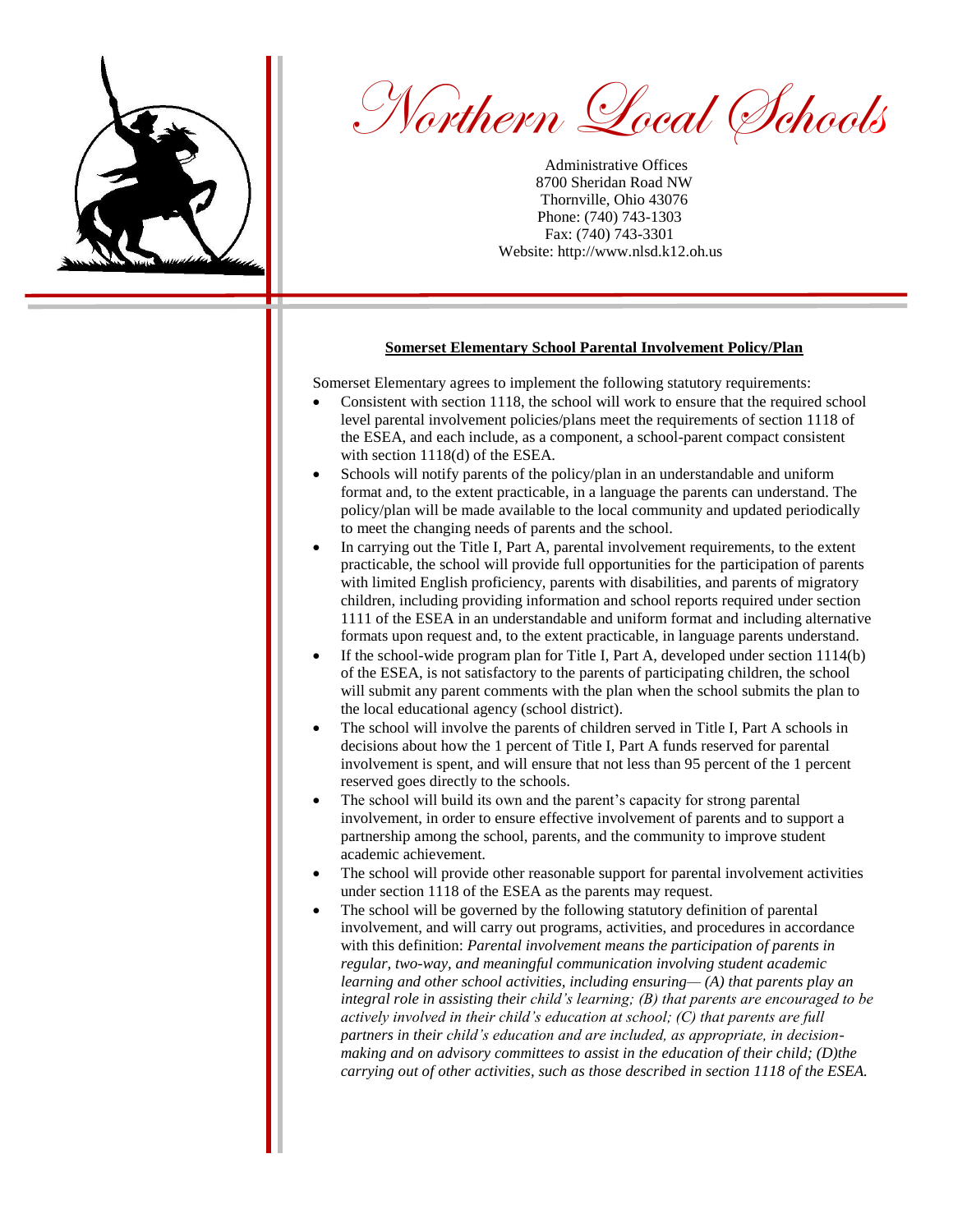1. Somerset Elementary will take the following actions to involve parents in the joint development of its school parental involvement plan under section 1118 of the ESEA:

- The school will meet at least annually with parents in order to engage in meaningful, two-way consultation to discuss, implement, and revise the district parent involvement plan via the DLT and OIP process.
- The school will engage in meaningful, two-way consultation with parents in order to discuss, implement, and revise both the district and building parent involvement plans via the BLT and OIP process.
- The school will utilize surveys to obtain specific parent input regarding programming, parent involvement plans, communication, options for parent meetings and activities, building climate and the effectiveness of Title programs.

2. Somerset Elementary will take the following actions to involve parents in the process of school review and improvement under section 1116 of the ESEA:

- The school will collaborate with parents at least annually on the progress of the district toward meeting district goals utilizing the DLT and OIP process.
- The Title I school will collaborate with parents at least annually on progress of the school toward meeting building goals utilizing the BLT and OIP process.
- Parents will be notified annually of their rights to have input on the policy in a variety of formats which may include student handbook, brochures, handouts and/or district and building websites.

3. Somerset Elementary will hold an annual meeting to inform parents of the school's participation in Title I, Part A programs, and to explain the Title I, Part A requirements and the right of parents to be involved in Title I, Part A programs. The school will convene the meeting at a time convenient for parents and will offer a flexible number of additional parental involvement meetings, such as in the morning or evening, so that as many parents as possible are able to attend. The school will invite all parents of children participating in Title I, Part A programs to this meeting, and will encourage them to attend, by holding it at a convenient time for parents; sharing the information more than one time; posting the same information on the district website and in writing so that parents may access and read it anytime.

4. Somerset Elementary will provide parents of participating children information in a timely manner about Title I, Part A programs that includes a description and explanation of the school's curriculum, the forms of academic assessment used to measure children's progress, and the proficiency levels students are expected to meet by: having parent-teacher conferences; issuing report cards and interims; sharing progress monitoring data with parents; sending home regular newsletters; providing information online for parents.

5. Somerset Elementary will at the request of parents, provide opportunities for regular meetings for parents to formulate suggestions and to participate, as appropriate, in decisions about the education of their children. The school will respond to any such suggestions as soon as practicably possible by: incorporating them, when appropriate, into student instruction.

6. Somerset Elementary will provide each parent an individual student report about the performance of their child on the State assessment in at least math, language arts and reading by: issuing report cards and interims; sharing progress monitoring data with parents.

7. Somerset Elementary will take the following actions to provide each parent timely notice: when their child has been assigned or has been taught for four (4) or more consecutive weeks by a teacher who is not highly qualified within the meaning of the term in section 200.56 of the Title I Final Regulations (67 Fed. Reg. 71710, December 2, 2002) by: sending home letters informing parents of the regulations and that their child is not being taught by a highly qualified teacher.

8. Somerset Elementary will provide assistance to parents of children served by the school, as appropriate, in understanding topics by undertaking the actions described in this paragraph –the state's academic content standards, the state's student academic achievement standards, the state and local academic assessments including alternate assessments, the requirements of Part A, how to monitor their child's progress, and how to work with educators: the school will build parents' capacity in the above areas via parent nights, literacy nights, Title parent meeting, literacy tips, parent-teacher conferences, daytime parent programs, information that is sent home, newsletters, literacy items that are sent home for families to keep and use, school literacy events, etc. 9. Somerset Elementary will provide materials and training to help parents work with their children to improve their children's academic achievement, such as literacy training and using technology, as appropriate, to foster parental involvement, by: providing parent nights, literacy nights, Title parent meeting, literacy tips, parent